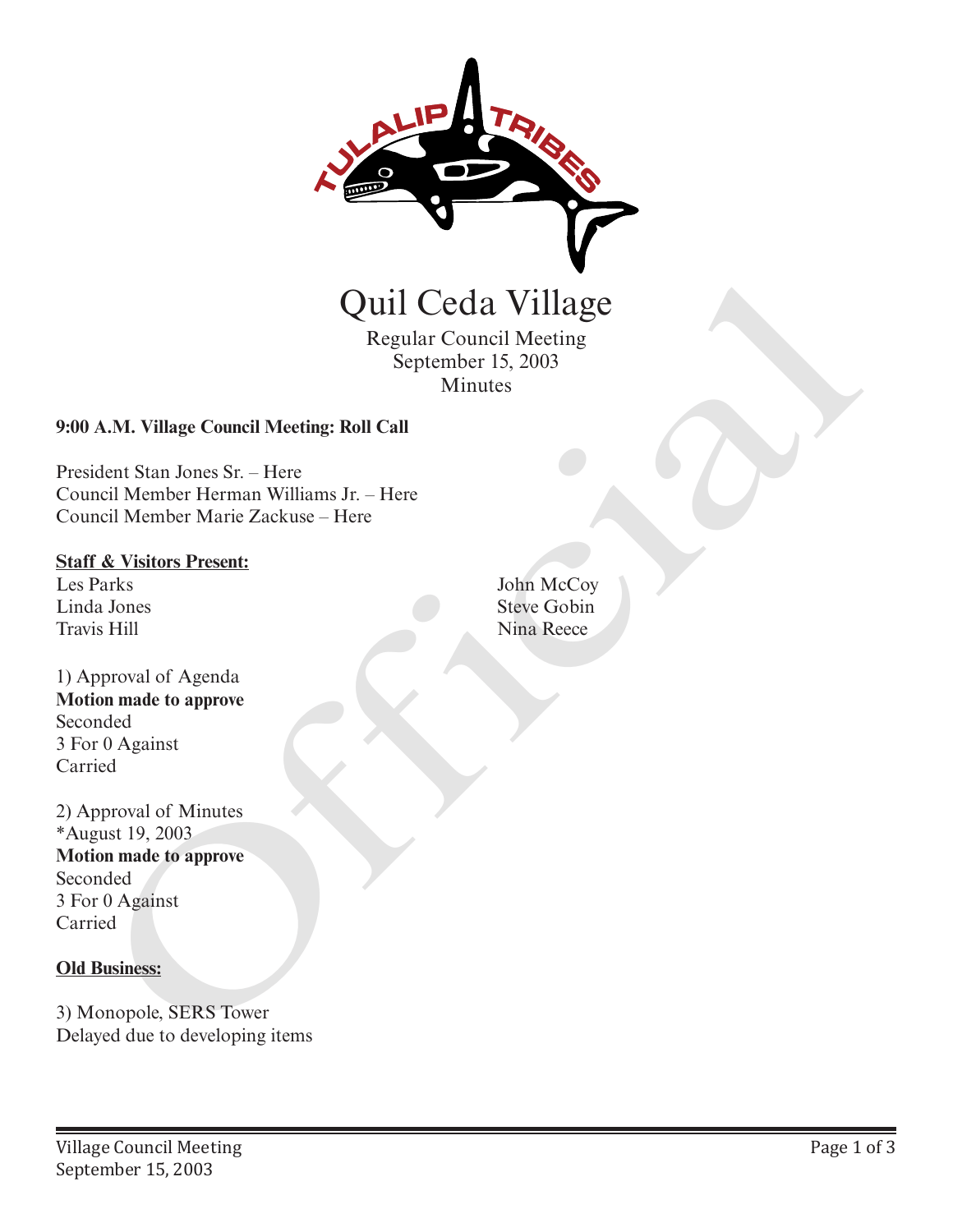4) TTL Retail Center Surveillance Camera Discussion: John McCoy; Travis Hill; Les Parks

Bringing back updated proposal. What would the Council like to do with the proposal. Can be monitored from various locations, casino, TTT Police. Recommend to have the TTT **Motion made to have the TTT Police to monitor the Quil Ceda Village Retail Center Security System.** Seconded 3 For 0 Against Carried

# **Motion made to accept the Chubb Security Services System at the cost of \$33,420.**

Questions: Budget? The Tenant CAM budget will pay for it. CAM is under budget and this will not add to existing tenant CAM charges. Seconded 3 For 0 Against Carried r Vaganst<br>
richann made to accept the Chubb Security Services System at the cost of \$33,420.<br>
includion made to accept the Chubb Security Services System at the cost of \$33,420.<br>
includions: Budget Vibe leaders.<br>
ing tenan

5) TTT Web Hosting Delayed due to developing items

6) Big Flats-Justice Center Discussion: John McCoy; Les Parks

Proposal made to use Big Flats to put in a justice center. Several governments will enter into the agreement. One of the agreements is that a Tribal Court System be put into place. Area would be leased. FYI

7) QCV Maintenance Building, Update Discussion: John McCoy

Needed to house the ground maintenance department and its equipment. This will include space for the Sewer department. QCV budget can pay for this.

**Motion made to approve the recommended site for the Quil Ceda Village maintenance building. Motion made to approve \$89,750 for the store with parking, porta-potties, etc.** Seconded 3 For 0 Against Carried

### **New Business:**

8) QCV joining Disaster Emergency Management Discussion: John McCoy, Herman Williams, Stan Jones

Joining this group to develop a DEM plan. Funding is coming from Snohomish County. Need to be